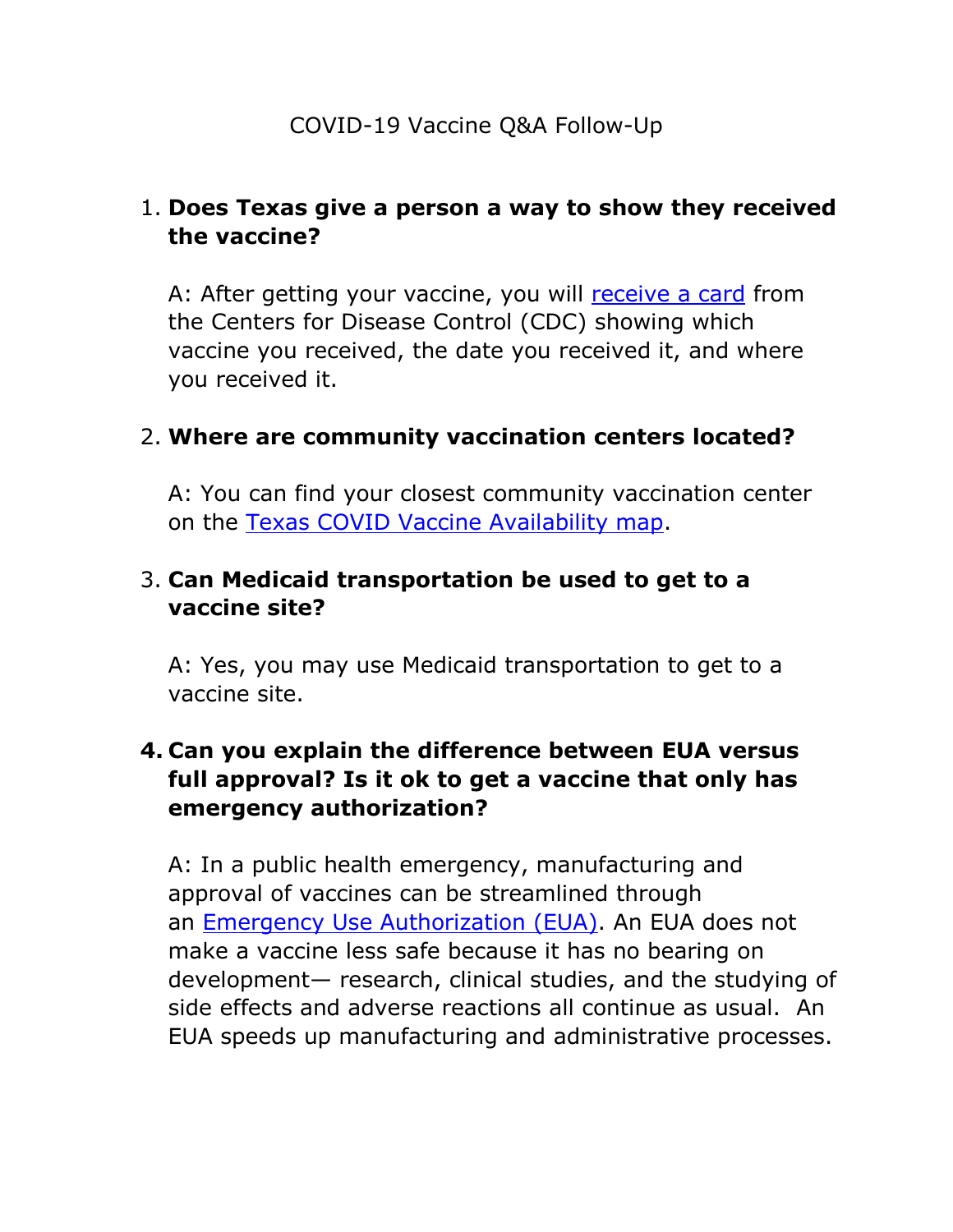Usually, the manufacturer would apply for a full approval (also knowns as [Biologics License Application or](https://www.fda.gov/vaccines-blood-biologics/development-approval-process-cber/biologics-license-applications-bla-process-cber) BLA). If the Food and Drug Administration (FDA) determines that the vaccine is safe, works, and that manufacturing can be done safely and consistently, then it will grant a license for vaccine production.

In a public health emergency, manufacturing may occur while vaccines are still in development, rather than after approval. These efforts happen simultaneously, and instead of filing for a BLA, the manufacturer files for an EUA.

If the benefits outweigh any possible risks of the vaccine and manufacturing quality can be ensured, the FDA will approve the vaccine for emergency use.

Yes, it is ok to get the vaccine that has received an EUA. **Getting vaccinated is an important part in ending the COVID-19 pandemic***.*

# **5. HHSC has stated that Personal Care Attendants that work in individual's homes are included in Group 1A. Can you include a written response to the question about this for clarification?**

A: Yes, personal care attendants who work in individual's homes would be included in the 1A category.

## **6. Is the vaccine safe for pregnant women?**

A: Data on the safety of COVID-19 vaccines in pregnant people are limited. No female reproduction or fetal, embryonal, or postnatal development safety concerns were demonstrated in animals that received Pfizer-BioNTech, Moderna, or Janssen COVID-19 vaccines before or during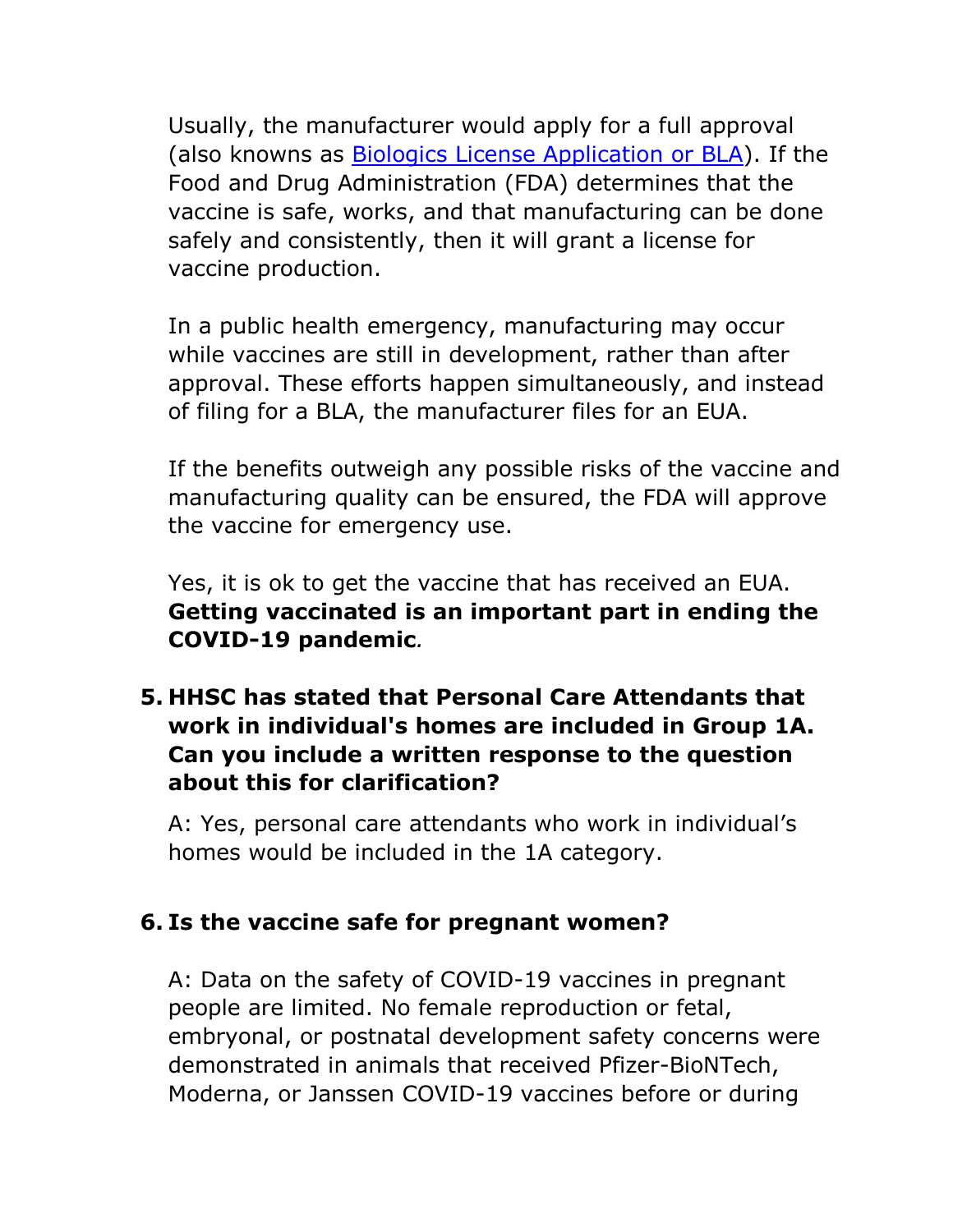gestation. In addition, the adenovirus vector platform used in the Janssen COVID-19 vaccine has been used for other vaccine development programs that included pregnant people vaccinated during any trimester— including a largescale Ebola vaccination trial. No adverse pregnancy-related outcomes (including infant outcomes) were found to be related to the vaccine in these trials.

Based on current knowledge, experts believe that COVID-19 vaccines are unlikely to pose a risk to the pregnant person or fetus because the currently authorized COVID-19 vaccines are **non-replicating vaccines** and **cannot cause infection** in either the mother or the fetus. No evidence exists of risk to the fetus from vaccinating pregnant women with these vaccines in general. However, the potential risks of COVID-19 vaccines to the pregnant person and the fetus are unknown because these vaccines have not been studied in pregnant people. Clinical trials to evaluate the safety and efficacy of COVID-19 vaccines in pregnant people are underway. Vaccine manufacturers are also following outcomes in people in the clinical trials who became pregnant.

Pregnant people may choose to receive a COVID-19 vaccine. A conversation between the patient and their clinical team may assist with decisions about the use of a COVID-19 vaccine, though a conversation with a healthcare provider is not required before vaccination. When making a decision, pregnant people and their healthcare providers should consider the level of COVID-19 community transmission, the patient's personal risk of contracting COVID-19, the risks of COVID-19 to the patient and potential risks to the fetus, the efficacy of the vaccine, the side effects of the vaccine, and the limited data about the vaccine during pregnancy. Pregnant people who choose to receive COVID-19 vaccine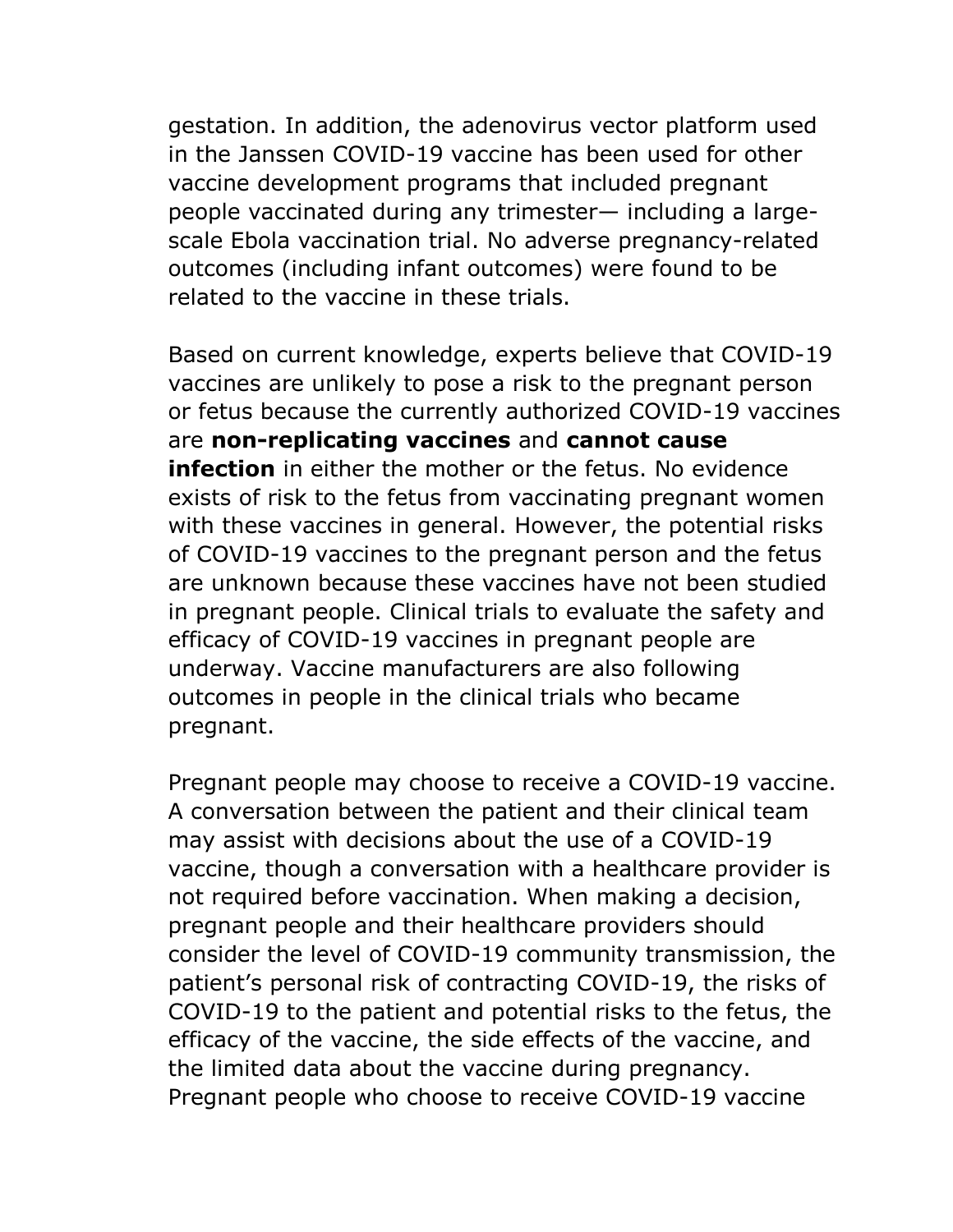are encouraged to enroll in  $v$ -safe. A v-safe pregnancy registry has been established to follow outcomes among pregnant people who are vaccinated. Based on self-reported information, no specific safety signals have been observed among pregnant vaccine recipients included in the v-safe registry. However, longitudinal follow-up is needed to fully evaluate pregnancy and birth outcomes.

There is no recommendation for routine pregnancy testing before receipt of a COVID-19 vaccine. Those who are trying to become pregnant do not need to avoid pregnancy after COVID-19 vaccination. There is no evidence that any of the COVID-19 vaccines affect future fertility.

7. **I work a center for independent living that serves people with disabilities. Over 90 percent of our staff are people with disabilities themselves. How can we partner with vaccine providers to help our staff registered/vaccinated**.

A: Please reach out to [Vaccine.LTCF@dshs.texas.gov](mailto:Vaccine.LTCF@dshs.texas.gov) so we can help connect you with a pharmacy who can help schedule a clinic and administer the doses.

# **8. How is the COVID vaccine different from the flu vaccine?**

A: Many of the flu vaccines use a weakened or inactivated form of the target pathogen to trigger an immune response.

The three COVID-19 vaccines that are authorized in the United States use different technology platforms.

The first two authorized vaccines (Pfizer and Moderna), are what is a called a [messenger RNA \(mRNA vaccine\).](https://www.cdc.gov/coronavirus/2019-ncov/vaccines/different-vaccines/mrna.html) While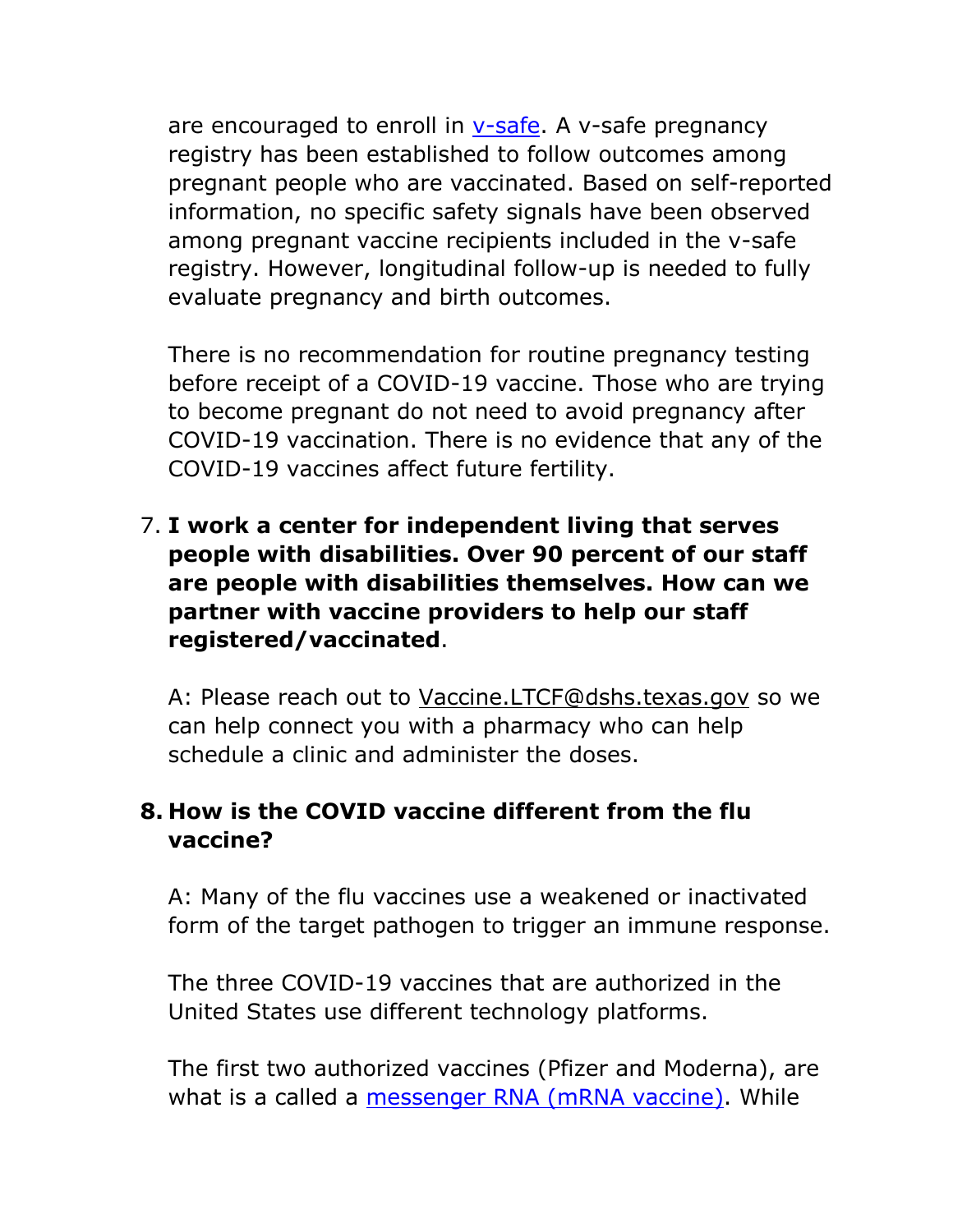the technology is new, it is not unknown; we have been studying this type of vaccine for more than a decade. mRNA vaccines do not contain a live virus and cannot give someone COVID-19. Instead, these vaccines carry a message to your cells telling them how to make a harmless piece of a protein that triggers an immune response inside your body. mRNA from the vaccine never enters the nucleus of the cell, and does not affect or interact with your DNA.

The third COVID-19 vaccine available in the US is the Johnson & Johnson/Janssen vaccine. It differs from the mRNA vaccines as it uses a technology platform known as "non-replicating viral vector." Viral vector vaccines use a modified version of a different virus as a vector to deliver instructions in the form of genetic material (a gene) to a cell. The vaccine does not cause infection with either COVID-19 or the virus used as the vector. The genetic material delivered does not integrate into a person's DNA.

## **9. My family members are afraid to get the vaccine because they think it was approved too quickly, do you have suggestions on how to address that fear?**

A: The federal government has been working since the start of the pandemic to make a COVID-19 vaccine available as soon as possible. As with all vaccines, safety is the top priority. The FDA carefully reviewed all safety data from the clinical trials, considered if the benefits outweighed any potential risks of the vaccines, and only after passing through this rigorous process were emergency use authorizations issued. In addition to the FDA, the [CDC](https://www.cdc.gov/vaccines/acip/index.html)  [Advisory Committee on Immunization Practices \(ACIP\)](https://www.cdc.gov/vaccines/acip/index.html) reviewed all safety data before recommending the three COVID-19 vaccines for use. The FDA and CDC will continue